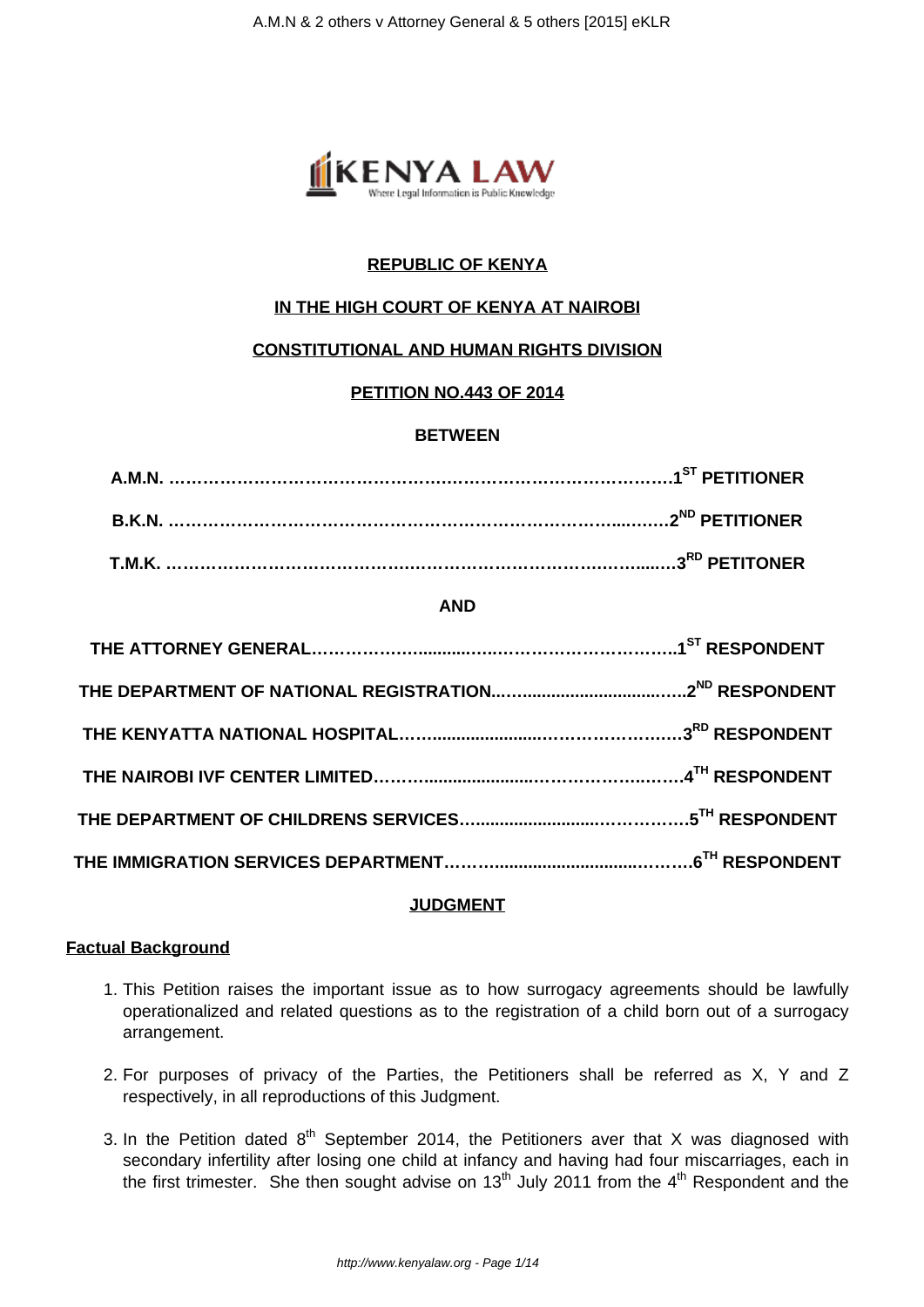latter advised her to seek an egg donor IVF/ET as the most suitable fertility option and both X and her husband, Y, accepted the advise. The egg donor option was undertaken when an anonymous donor's eggs were identified but the procedure failed as X had no endocervical canal and so access to her cervix was impossible.

- 4. X and Y sought further advise from the  $4<sup>th</sup>$  Respondent and it was agreed that a surrogate arrangement was the next best option and Z agreed to be the surrogate host. Her husband was also agreeable to the arrangement and a Surrogacy Agreement was subsequently signed on  $6<sup>th</sup>$ June 2012. By that Agreement, Z inter-alia consented to have three embryos transferred to her and to hand over the born baby to the genetic parents. On  $7<sup>th</sup>$  June 2012, Z underwent the embryo transfer at the  $4<sup>th</sup>$  Respondent's facility and on  $5<sup>th</sup>$  February 2013, she delivered twin babies of the female gender at the Kenyatta National Hospital, the 3<sup>rd</sup> Respondent.
- 5. Thereafter and after taking legal advise from the Attorney General, Kenyatta National Hospital issued a Birth Notification Certificate indicating that X and Y were the parents of the twins and the 2<sup>nd</sup> Respondent issued their birth certificates on 12<sup>th</sup> June 2013 with those particulars recorded. The twins also received Kenyan Passports on 19<sup>th</sup> June 2014.
- 6. What triggered the filing of the Petition was the fact that X and Y sometime after June 2014 applied for British Citizenship for the children and to enable them travel to the United Kingdom but the Application was unsuccessful and the response from the UK Passport Office dated  $4<sup>th</sup>$ August 2014 was inter-alia as follows;

# **"In order to establish British citizenship for J and G there are two options available to you.**

**Adoption under Article 23 of the 1993 Hague Convention on the Protection of children and Cooperation in Respect of the Inter-Country Adoption – certificates issued under The Hague Convention Article 23 are acceptable for passport services.**

**Registration as a British citizen – it is open to you to contract the United Kingdom Visa & Immigration service (UKV&I) with a view to registering the children as British citizens. You should contact UKV&I) via the website [www.gov.uk](http://www.gov.uk)"**

7. X and Y applied for a review of the said decision and in response, the UK Passport Office stated as follows, by letter dated  $23<sup>rd</sup>$  August 2014;

**"From the information we were given in the application, your daughters' claim would be based on the fact that they had a British parent named on their birth certificate. Information provided in support of your daughters claim have raised concerns that the details given on the birth certificate were found not to be true…"**

8. Having sought legal advise on their predicament, the Petitioners thereafter came to this Court seeking relief on the following grounds;

**(1) That currently there is no law in Kenya regulating surrogacy arrangements and it is because of lack of a legal regime that the Petitioners found themselves in this situation.**

**(2) That even where there is no legal regime the Constitution elaborates on the need to deal with the issue on the basis of the best interests of the child. Further, in the event of a dispute, the Children's Court or the High Court may be called upon to give the necessary direction by**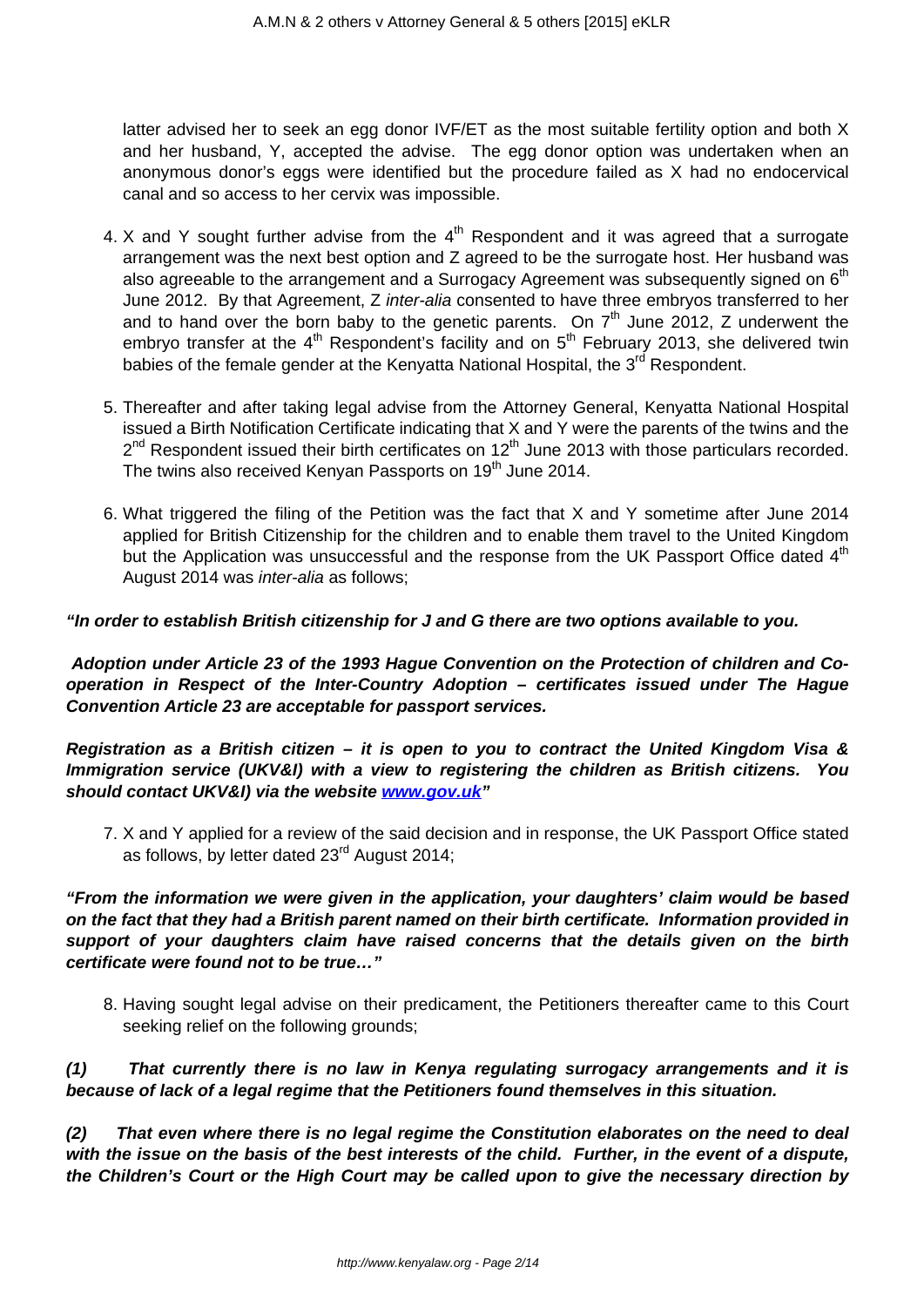**applying the principles of the Constitution.**

**(3) That the Petitioners' application for UK Passports was denied on grounds that surrogacy is not recognized in Kenya and as a result the documents supplied by the Petitioners for their children's application were not acceptable.**

**(4) That the only acceptable alternative by the UK passport office is an adoption order.**

**(5) That pursuant to the surrogacy arrangement the 1st and 2nd Petitioners can no longer satisfy the requirements for an adoption order as the children are actually their own.**

**(6) That in the face of this conflict of laws and from the unfolding immigration predicament, the Petitioners apprehend that the best interests of the children may not be achieved thus killing the dicta and spirit of the Constitution by discrimination arising from non-recognition of their registration of birth Certificates issued by the Department of National Registration and the birth notification issued by the Kenyatta National Hospital.**

**(7) That in the forgoing, the Petitioners have suffered loss and hardship from the inability to promptly acquire internationally recognized documents of identity for their children and it is only fair and just, that the Court grants the orders as prayed.**

**(8) That the honourable Court has jurisdiction to grant the orders sought.**

9. The orders that they now seek for the above reasons are the following;

**"(1) That this application be certified as urgent and service of the same be dispensed with in the first instance.**

**(2) That pending the hearing and final determination of this application this honourable Court be pleased to issue Orders to allow the Petitioner to amend the Birth Certificate and Kenyan passports of the Petitioners surrogate children to facilitate the adoption process.(sic)**

**(3) That pending the hearing and final determination of this application this honourable Court be pleased to offer guidance as to the parental status of Surrogate children in consideration of the conflict of laws between Kenya and the United Kingdom.(sic)**

**(4) That this honorable Court be pleased to issue a declaration order on the procedures to be used in the adoption of surrogate children with specific reference to harmonising United Kingdom rules.**

# **(5) That the cost of this application be provided for."**

10. It is obvious that because of inelegance in the drafting of the Petition, prayer (1) is misplaced while prayers (2) and (3) are improperly worded. I will however, in line with the provisions of **Article 159** of the **Constitution,** determine the twin issues based on their substance and not the inelegance of language and the words used.

#### **Petitioners' Case**

11. Mr. Mungola presented the Petitioners' case and relying on the Supporting Affidavit of X sworn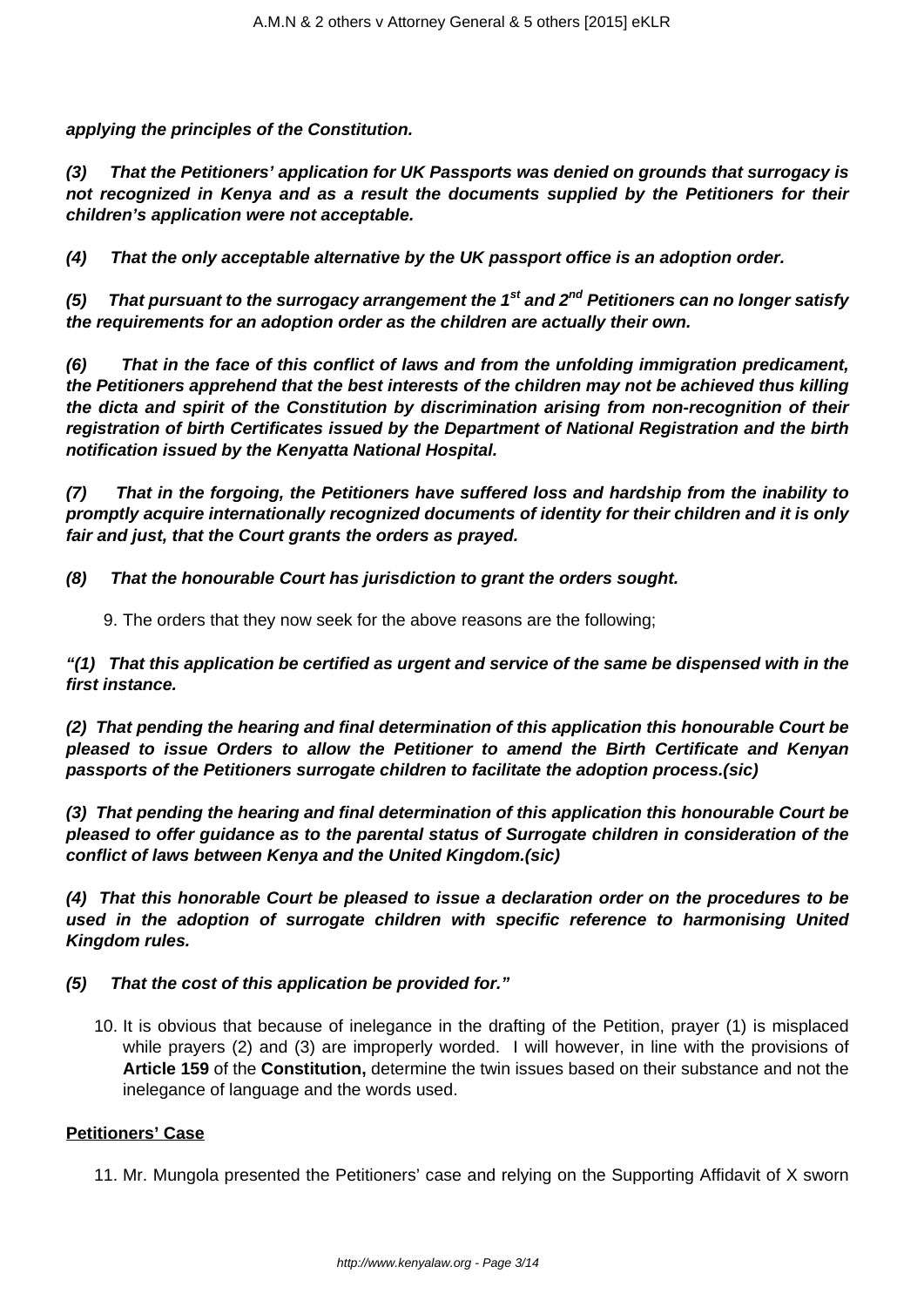on  $8<sup>th</sup>$  September 2014 together with its annextures as well as Submissions filed on 14<sup>th</sup> October 2014, he submitted firstly, that there is need to harmonise the legal position regarding surrogacy arrangements between Kenya and the United Kingdom because while the letter has an elaborate legal framework to govern surrogacy arrangements, Kenya has none. He made reference in that regard to the **UK's Surrogacy Arrangements Act, 1985** and the **Human Fertilisation** and **Embryology Act, 1990.**

12. Secondly, that in the present case, although the Attorney General advised X and Y on the procedure to follow in obtaining birth certificates for the surrogate twins, the said procedure has been found wanting in the United Kingdom leading to frustration by X to take the children to the United Kingdom as she had intended to. For avoidance of doubt, the Attorney General in his opinion dated 11<sup>th</sup> April 2013 addressed to the Chief Executive Officer of the Kenyatta National Hospital stated partly as follows;

**"The current arrangement is not contentious since the surrogate host woman has raised no objection to the indication of the names of the surrogate genetic couple's names in the birth notifications of the twins born to the surrogate host woman. From the perspective of the Children's Act of 1991, the Registration of Persons Act, as well as the Citizenship and Immigration Act No.12 of 2011, it is notable that once the names of the surrogate genetic couple are entered in the birth notification of the children born out of this arrangement, legal parentage is conferred for all purposes under law, and would obviate the need for adoptive procedures subsequently. It is significant that the surrogacy agreement in the instant case documents that the surrogate host woman, on compassionate grounds, will not have any physical or legal custody or any parental duties with respect to the child born out of the arrangement."**

- 13. Thirdly, that based on the provisions of **Articles 43** and **53** of the **Constitution, Section 11** of the **Children's Act, 2003**, the United Nations Convention on the Rights of the Child and the African Charter on the Rights and Welfare of the Child, children have the right to the highest attainable standards of health, certainty of parentage issuance of a birth certificate and the right not to suffer any form of discrimination. Further, that under **Article 45** of the **Constitution**, the family is the natural and fundamental unit of society and the necessary basis for social order and shall enjoy the recognition and protection of the State.
- 14. In addition, that the best interest principle would necessitate that a child's social and emotional needs would need to be fully met at all times. In that regard, reliance was placed on the decisions in **A.O. vs S.A.J. & Anor (2011) eKLR, NHOS vs Little Angels Network (2014) eKLR,** and **THJ vs SMO (2014) eKLR,** Re A (a child).
- 15. In applying the best interests of the child principle, the Petitioners therefore submitted that in the unique circumstances of this case, the best interests of the twin children would be served if an adoption order was issued in favour of X and Y.
- 16. Fourthly, and in furtherance of the above submission, a distinction was made as between adoption orders and parental orders with the conclusion made that in the present case, an application in the UK for a parental order would not succeed because under **Section 54** of the **Human Fertilisation** and **Embryology Act, 2008** one of the conditions for grant of a parental order is that the application thereof must be made within six months of birth. That following the decision in **Re: L (a minor) [2010] EWHC 3146 (Fam),** the said time limit cannot be extended and so the Petitioners have been shut out of that process leaving an adoption order in Kenya as the only remedy available to them.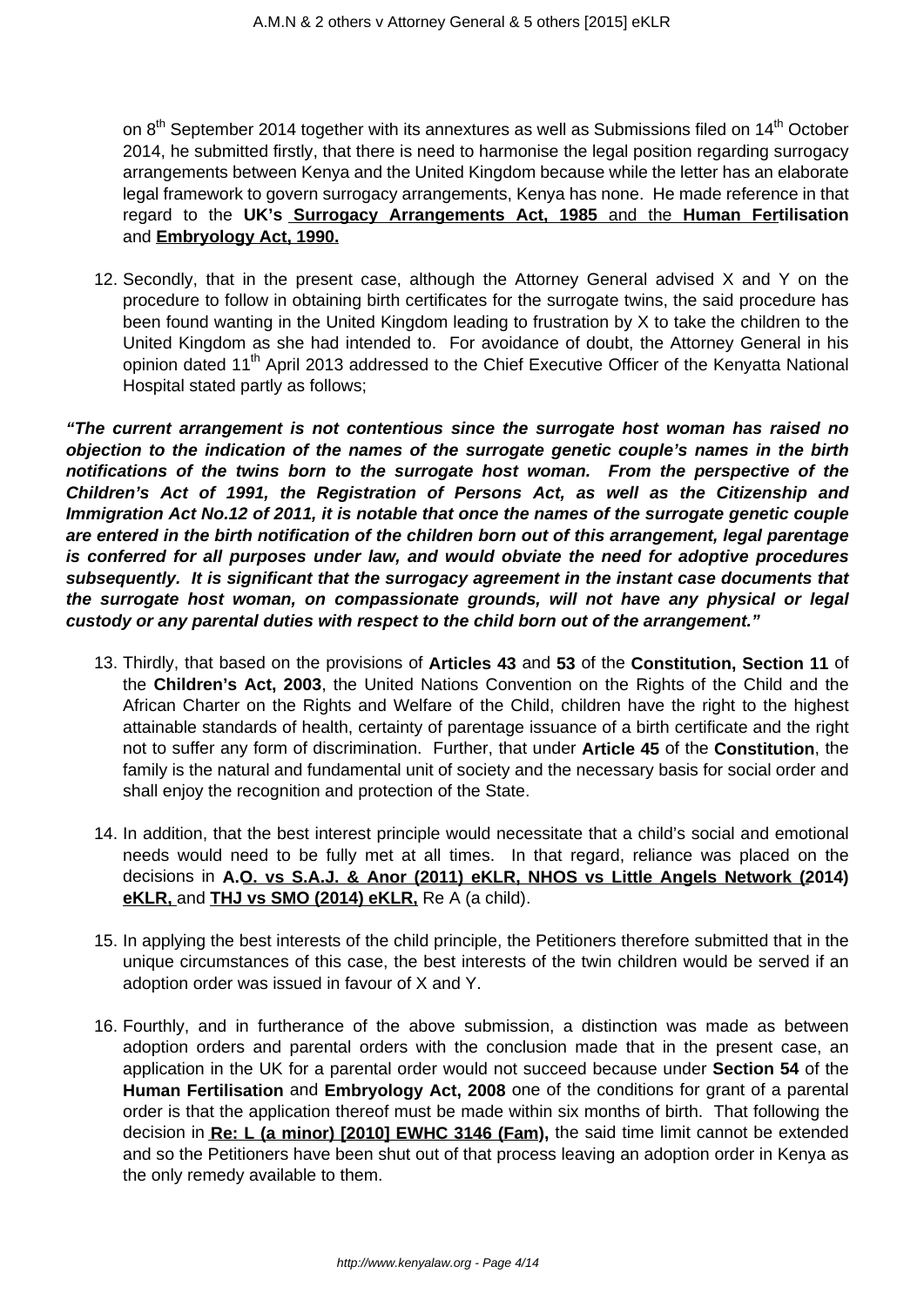- 17. Lastly, that Courts should be flexible and liberal in applying the law to individual circumstances and not set "the bar too high for parents whose only option is to have a child by way of surrogacy", citing the South African case of the **High Court in North Gauteng (South Africa), Case No.29936/1, In the Ex-parte matter between WH & Others.**
- 18. For the above reasons, the Petitioners seek the orders elsewhere set out above.

# **1 st , 2nd, 5th and 6th Respondents' Case**

19. The above Respondents in response to the Petition filed a Replying Affidavit sworn on  $24<sup>th</sup>$ October 2014 sworn by Ahmed Hussein, the Director of Children Services in the Ministry of Labour, Social Security and Services. Mr. Opondo, learned Litigation counsel also made oral submissions at the hearing of the Petition. Their case is straightforward; that since there is no law on surrogacy, the Court should decide the Petition on the basis of the best interest of the twin children. In addition, that since one of the Petitioners is actually a biological parent of the child, adoption cannot be best the relief to be granted because how can one adopt his own children" He offered no alternative relief and left the matter entirely to the Court.

# **4 th Respondent's Case**

- 20. The 4<sup>th</sup> Respondent, the Nairobi IVF Centre Ltd, filed a Replying Affidavit sworn on an unclear date by Dr. Noreh Joshua, an obstetrician gynaecologist and clinical embryologist. Mr. Okulo, learned Counsel also filed submissions on  $27<sup>th</sup>$  October 2014. It supports the Petition and in Submissions added that this Court ought to find that looking at the legal definition of "mother", Z is the mother of the twin children while X is not.
- 21. That the said fact is borne out by the definition of "birth" in **Section 2** of the **Births and Deaths Registration Act, Cap.149 Laws of Kenya** and reliance was also placed on **Re G(children) [2006]UKHL 43** where Baroness Hale Richmond differentiated between genetic parenthood, gestational parenthood and psychological parenthood and that in the instant case, Z is the childrens' mother by fact of gestational parenthood. As a consequence, it was urged that it was an error to record X as the Children's mother while Z was the one who actually carried and conceived them.
- 22. It was the  $4<sup>th</sup>$  Respondent's further submission therefore that the proper relief available to the Petitioners is a rectification of the childrens' birth certificates to indicate Z as the mother and thereafter X can properly adopt the children and thereby meet both the expectations of the law in Kenya and the UK.

# **Determination**

- 23. Having reproduced the submissions by all parties to this Petition, it is obvious that the facts obtaining are wholly uncontested and the factual background above reflects the genesis of and the issues that triggered the Petition. It is also a point of agreement that had X and Y not applied for British Citizenship for the twin children and the same denied, this Petition would never have been filed.
- 24. What then are the issues arising for determination" In my view they are the following;
	- i. Were the birth certificates issued to the twin children properly issued under the current legal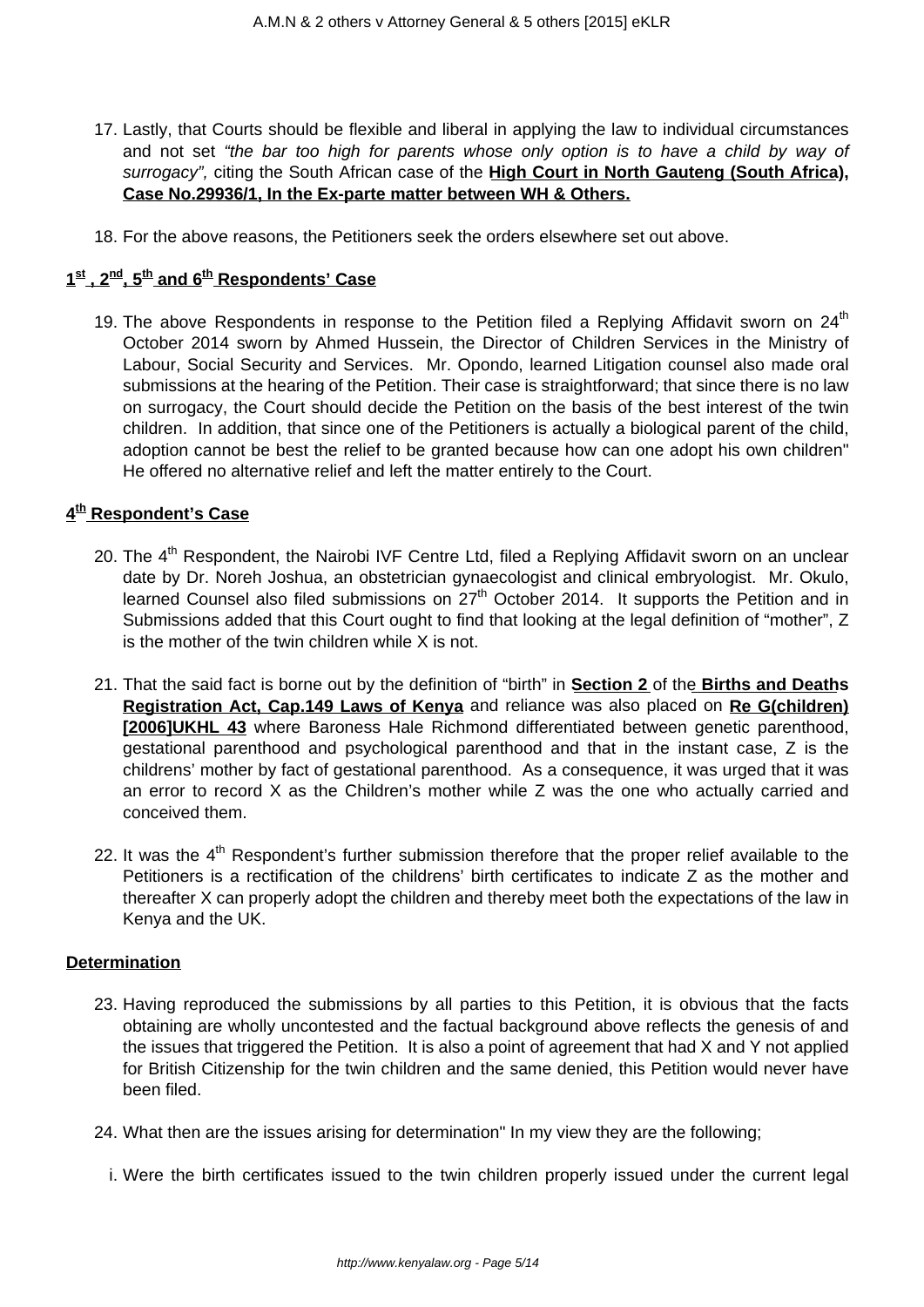regime in Kenya" Was the information contained in them truthful and if not, what information should they lawfully contain"

- ii. Who is the lawful mother of the twin children"
- iii. In view of the position taken by the UK Passport Office as regards the entry into the UK by the twin children, what reliefs are available to the Petitioners"

#### **Issuance of Birth Certificates**

- 25. It is admitted that the twins were issued with birth certificates based on the advise given by the Attorney General vide his letter of 11<sup>th</sup> April 2013. In that letter the Attorney General made that advise on the basis of the consent between the Petitioners and to "save all the parties concerned time and money that would otherwise need to be expended over an adoptive process under the Children's Act."
- 26. The  $4<sup>th</sup>$  Respondent has however faulted that short cut process arguing that the two birth certificates were falsified as X in law cannot be the mother of the children. That issue requires initial resolution, before I return to the issue of birth certificates.

### **Who is the mother of the surrogate children"**

- 27. This issue has dogged other Courts in the past and the effect has been painful for affected Parties. In **R: X & Y (Foreign surrogacy) [2008] EWHC 3030 (Fam)** for example, reference was made to the diversity of approaches taken by different Countries and in that case, at one point during the proceedings, the effect of the conflict in the applicable UK and Ukrainian laws meant that "…the children were marooned stateless and parentless whilst the applicants could neither remain in the Ukraine nor bring the children home". (to the UK).
- 28. This pain is what X has expressed in this case. She has raised the issue of the fact that as she pursued entry into the UK for the children while in Kenya, she lost her employment in the UK and has become almost destitute and yet the matter is far from resolved.
- 29. In any event, from what authorities I have come across, it would seem that a host woman is presumed in law to be the mother of a surrogate child until other legal processes are applied to transfer legal motherhood to the commissioning woman. I say so based on the following decisions;
	- **i. Re X (A child) [2014] EWHC 3135 (Fam)** where Mrs. Justice Fleanor King, DBE at paragraph 23 stated as follows;

# **"(a) The surrogate mother having carried a child following assisted reproduction 'and no other woman', is the child's legal mother-Section 33(1)HFEA 2008. This remains the case unless the child is subsequently adopted or parenthood transferred through a parental order. Absent adoption or a parental order, she has and she has and retains parental responsibility."**

In addition, the learned Judge stated that;

**b. The father is the genetic and social father of CP.**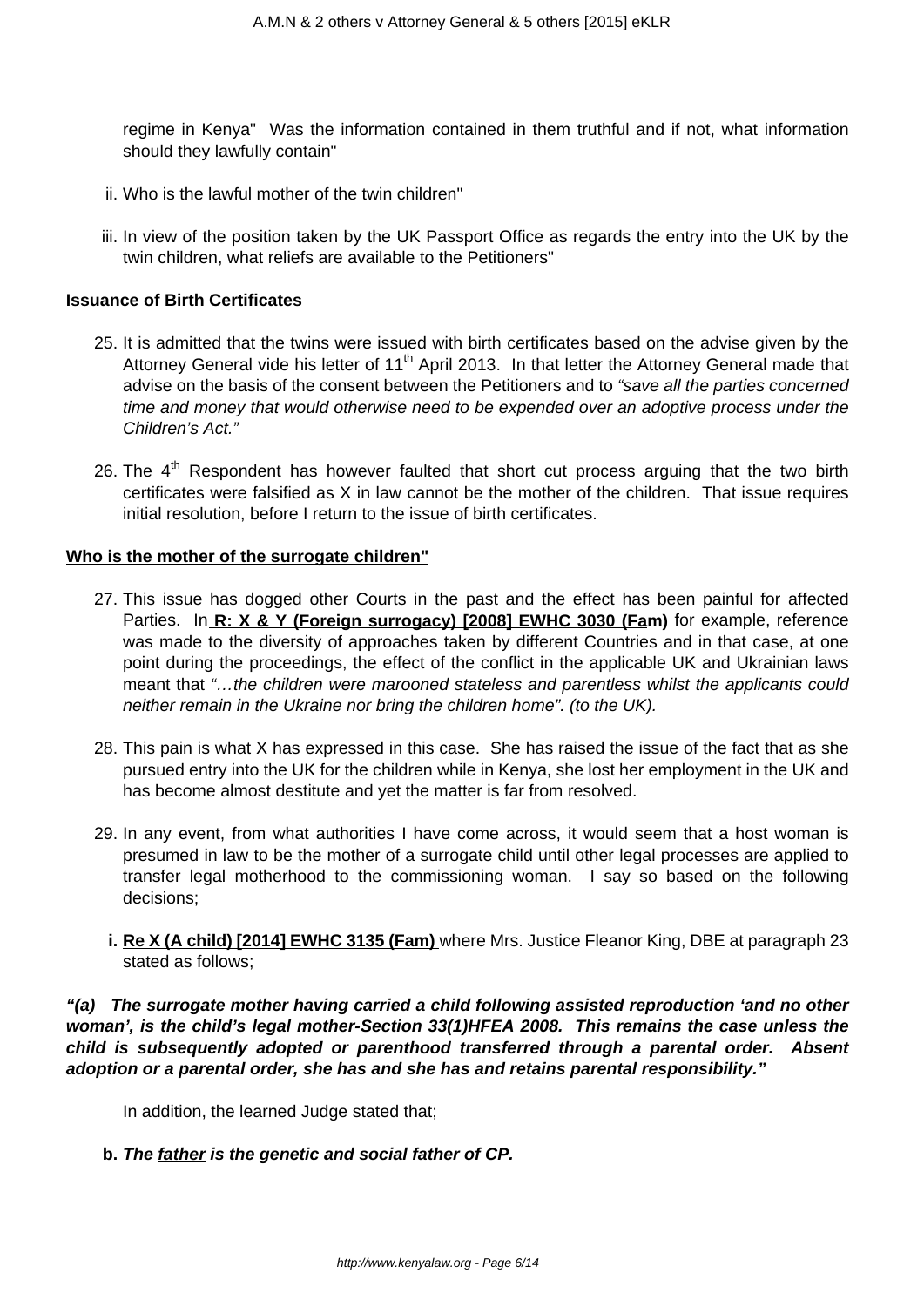**The surrogate mother was not married …Section 35 HFEA 2008 and was neither treated in a UK Licensed clinic, she was not in the category of relationship which would satisfy the so called 'Fathership' conditions' (Section 37 HFEA 2008) which relationships could otherwise have the effect of making the husband/partner of the surrogate mother the legal father in place of the genetic father.**

- **c. The mother, absent legal intervention, has no status other than the emotional and social status of being CP's psychological mother. Crucially she does not have parental responsibility, she cannot therefore give consent to medical treatment, register CP for a school or take a myriad of decisions in relation to CP which parents routinely do without a thought as to whether or not they have the authority so to do."**
- ii. In the **Ex-parte matter between WH & Others (supra)** at paragraph 52, the Court stated thus;

**"In California, the position is that single men, single women, heterosexual couples and GLBT (gay, lesbian, bisexual and transexual) couples are able to successfully obtain parental rights. In order to list the intended parents on the birth certificate an order of the Superior Court is required wherein the surrogacy agreement is acknowledged and the position of the intended parents is confirmed. In Florida, the intended parents must petition the Court within three days of the child's birth for an expedited affirmation of parental status 'at which point the Court shall schedule a hearing of the matter.' If the Court is satisfied that the intended parents have entered a valid surrogacy contract and that at least one of them is the child's genetic parent, the court shall enter an order finding the intended parents to be the legal parent of the child."**

- 30. I am also aware that in some jurisdictions such as France, Iceland and Italy, the surrogate mother "has no parental rights over the child and the child born is legally the child of the prospective parents" – See **In the ex-parte matter between WH & Others** at para.46. But having so said it would seem to me that absent a legislative framework in Keya, the position taken by the UK Courts and noting specifically the issues before me, ought to prevail here and so I will find that the surrogate mother is the mother of the twins until such a time as the necessary legal processes are undertaken or until this or any other Court has issued requisite orders in that regard. I will return to that subject later in the Judgment.
- 31. I see no reason to go and further and determine the issue of fatherhood because that matter was never contested before me and later, when determining the appropriate relief to the Petitioners that issue will resolve itself in the context of Kenyan law as opposed to the law in the UK.
- 32. Turning back to the issue of the birth certificates, once I have determined that the mother of the twins is the surrogate mother, it follows that the  $4<sup>th</sup>$  Respondent's contention that the birth certificates were unlawfully issued contrary to **Section 22** of the **Births and Deaths Registration Act, Cap.149 is the correct legal position in Kenya.** In saying so, it is obvious that the Petitioners cannot be held to blame for their actions as both the  $3<sup>rd</sup>$  Respondent and themselves acted on the advise of the Attorney General given in good faith in order to assist and alleviate a delicate and pressing situation. Having addressed the first two issues, the only other issue to determine is the appropriate reliefs to be granted in this case.

#### **What reliefs are available to the Petitioner"**

33. From what I have stated above, in **Re X(A child) (supra)**, Sir James Munby in answer to a question similar to the one I am addressing stated as follows;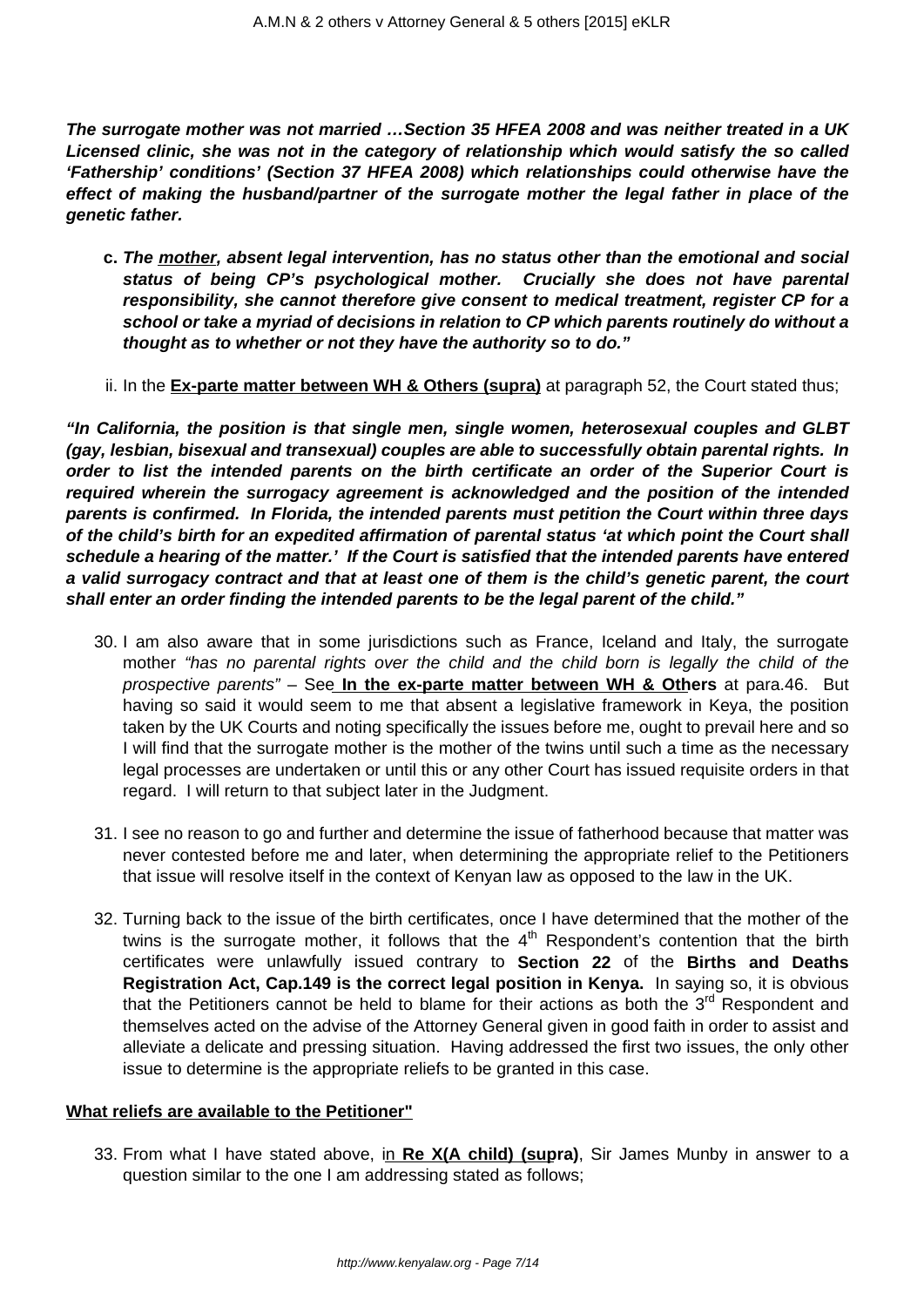**"… What the commissioning parents want, and what on the face of it X's best interests plainly demand, is an order permanently extinguishing all the legal rights and responsibilities of the surrogate parents and permanently vesting all such rights and responsibilities in the commissioning parents. There are only two ways in which, in principle, such an outcome can be achieved; an adoption order made in accordance with Section 46 of the Adoption and Children Act 2002 or a parental order made in accordance with Section 54 of the 2008 Act. Adoption is not an attractive solution given the commissioning father's existing biological relationship with X. As X's guardian put it, a parental order presents the optimum legal and psychological solution for X and its preferable to an adoption order because it confirms the important legal, practical and psychological reality of X's identity; the commissioning father is his biological father and all parties intended from the outset that the commissioning parents should be his legal parents…"**

- 34. The challenges that the Court expressed above are the same challenges that this Court is now facing. Sadly, unlike the UK Courts, we do not have provision for parental orders and the only option that may be available is that of adoption. Whatever decision this Court makes in that regard must be guided by two main considerations;
	- i. The need to ensure that the unit of the family as intended in the surrogacy agreement is not ruined by unnecessary detail and technicality.
	- ii. That at all times the best interests of the surrogate children are paramount.
- 35. In addressing issue No.(i) in the context of a parental order, (and which principle is also applicable in the case of an adoption order), Sir Munby, in **Re X (A child)** stated thus;

**"First, they draw on that part of the case-law which identifies the fundamental principles and policy underlying Section 54, directing my attention to three decisions of Theis J. The first is A v P (surrogacy): Parental Order: Death of Applicant) [2011] EWHC 1738 (Fam), [2012] 2 FLR 145, paras 24-26:**

**The primary aim of Section 54 of the HFEA 2008 is to allow an order to be made which has a transformative effect on the legal relationship between the child and the applicants. The effect of the order is that the child is treated as though born to the applicants. It has clear implications as regards the right to respect for family life under Article 8 of the European Convention. Family life exists in this case as the child has lived with both Mr. and Mrs. A. The child is biologically related to Mr. A and perhaps Mrs. A. The effect of not making an order will be an interference with that family life in that the factual relationship will not be recognized by law. The Court's responsibility to 'guarantee not rights that are theoretical and illusory but rights that are practical and effective' Marckx v Belgium (1979-) 2 EHRR 330, at para 31."**

**"A further relevant consideration is that family life is not only a matter of fact and degree but also the significance of legal relationships. In this case if an order is not made there is no legal connection between the child and his deceased biological father. Protection of the right to family life pre-supposes the factual existence of family life (Pini and Bertani; Manera and Atripalidi vs Romania (2005) 40 EHRR 13, [2005] 2 FLR 596, at para 143). Once that is established (and it is in this case) the state must facilitate and protect that right."**

As to the effect of not making any appropriate order, he stated thus;

**"The consequences of not making an order in this case are as follows;**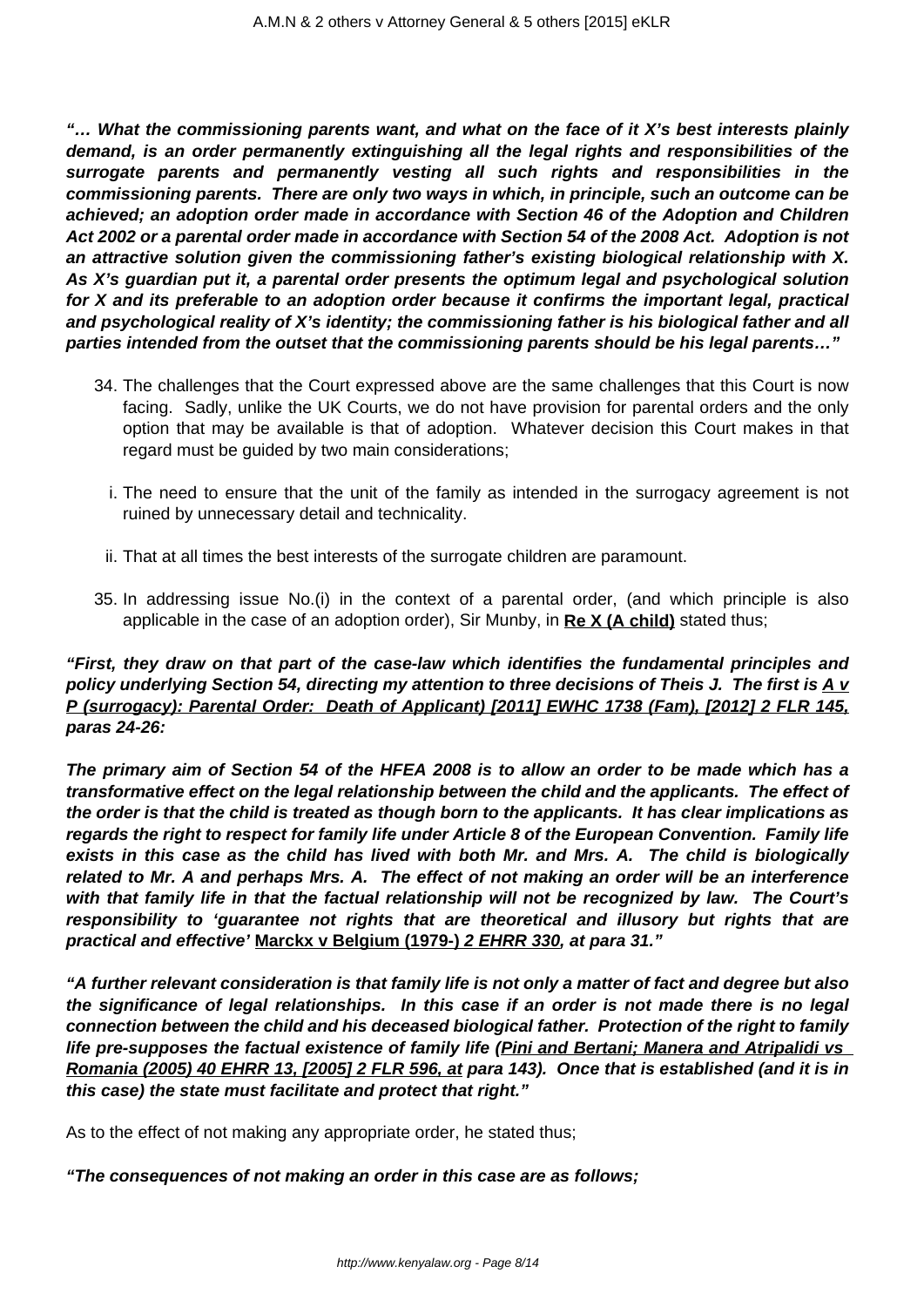- **i. There is no legal relationship between the child and his biological father who is also the commissioning father;**
- **(ii) The child is denied the social and emotional benefits of recognition of that relationship;**
- **iii. The child may be financially disadvantaged if he is not recognized legally as the child of his father (in terms of inheritance);**
- **iv. The child does not have a legal reality which matches the day-to-day reality;**
- **v. The child is further disadvantaged by the death of the biological father."**
- 36. In applying the above holding to this case, this Court in granting relief must take into account the fact that since 2012, X and Y have struggled to attain the family they intended to have and three years down the line, to attain the family they intended with the twin children to have and three years down the line, with an obvious huge amount of money, other resources and time spent, they have hit legal walls, one after another. I need not repeat the obvious physical and psychological pain that they are undergoing while practically raising the twin children as their own (as they are). Whatever orders are to be made therefore must be both within the law and also realistic and practical. In the words of the Court in **Marckx vs Belgium (supra),** they must also be effective.
- 37. On issue No. (ii), the principle that the best interests of the child, in any case involving a child, must be paramount, has been universally accepted. Our **Constitution** in **Article 53(2)** provides as follows;
- **"(1) …**

# **(2) A child's best interests are of paramount importance in every matter concerning the child."**

- 38. I have in addition to the above, having been pointed out to the decision in **A.O.G & S.A.J. (supra)** by the Court of Appeal (O'kubasu, Waki and Aganyanya, JJ), **NHOS vs Little Angels Network (Odero, J) THJ vs SMO [2014} eKLR** where the said principle was firmly applied.
- 39. In invoking the said principle, Moylan J. **In the matter of Re: D (A child) EWHCC 2121 (Fam)** addressed also the issue of fatherhood which was peripherally raised in the present case. Although Z is married, her husband only featured in the signing of the Surrogacy Agreement and it is obvious that neither he nor Z have any intention of claiming the twin children in the future and therefore to all practical intents and purposes, X and Y are the ones raising the children as parents (though their legal parenthood is still to be secured). Moylan J. in that regard stated thus;

**"The issue I have to decide in this judgment is whether the surrogate mother was married at the relevant time. This is necessary for the purposes of deciding whether, as a matter of English law, the father is the child's legal father. As Baroness Hale said in Re G (children) [2006] 2 FLR 629, parenthood can be defined in a number of different ways: genetic parenthood, gestational parenthood and social and psychological parenthood. There is, of course, in addition, legal parenthood.**

**There can be no doubt that both the Applicant and the 1st Respondent are the social and**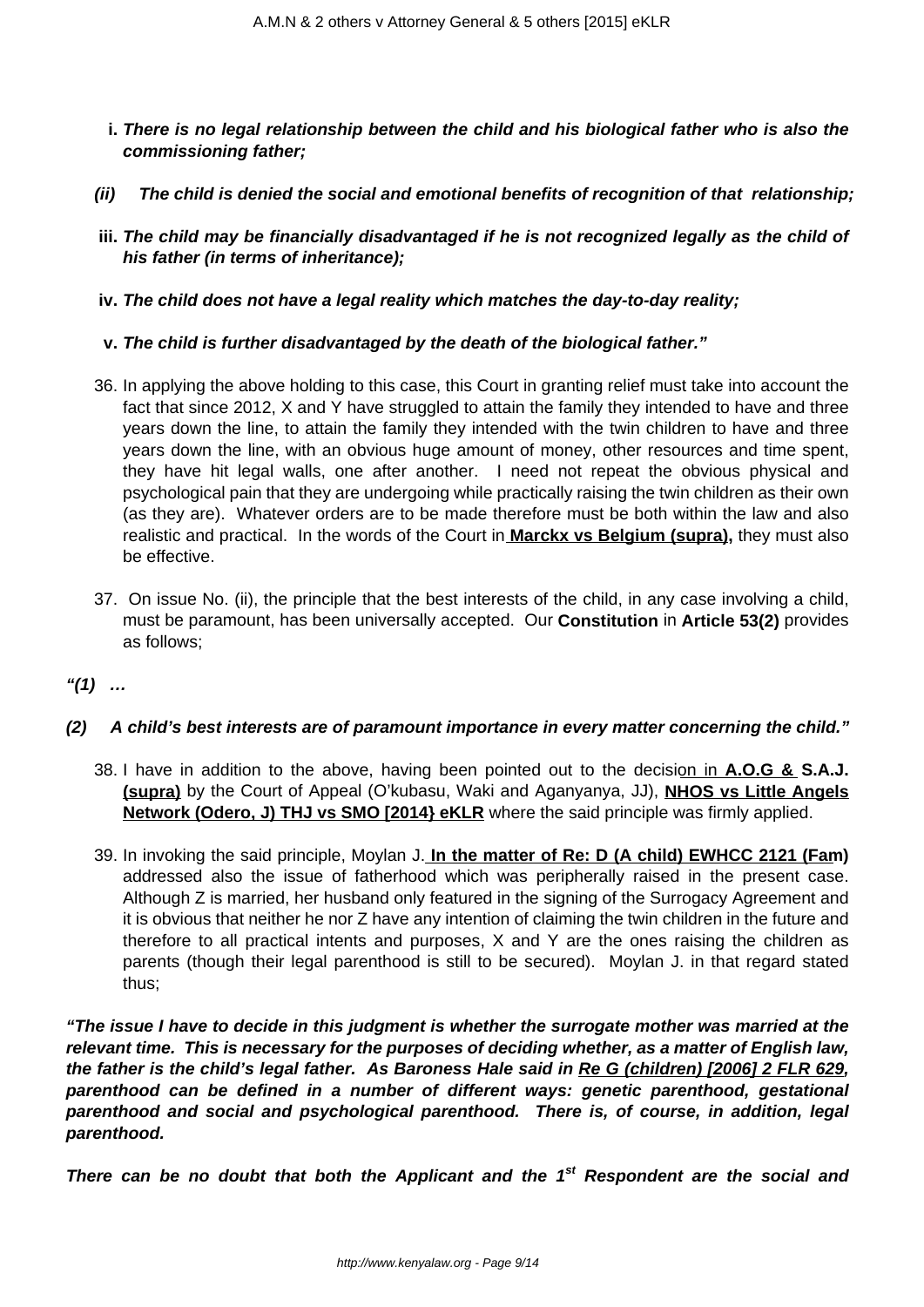**psychological parents of the child, which is why in the rest of this judgment I will refer to them as the mother and the father. However, this does not make them at law the parents of the child. The father is also a genetic parent but that too, in the circumstances of this case, does not necessarily make him at law a parent or the father of the child. The mother is not the legal parent of the child.**

**The legal parental status of the mother and the father is not affected by the fact that both of them are registered as the child's parents on the birth certificate provided by the State of Georgia."**

He went on to state that;

**"The relevant statutory provisions are contained in part 2 of the Human Fertilisation and Embryology Act 2008 ('the HFEA 2008'). Pursuant to Section 33, D's legal mother is the surrogate mother. This Section provides that the woman who is carrying or has carried a child through surrogacy is to be treated as the mother of the child. This applies whether the woman was in the United Kingdom or elsewhere at the time the surrogacy was effected."**

Further, that;

**"By virtue of Section 35 of the HFEA 2008 the answer to the question, 'Who is the legal father"', depends on whether the surrogate mother was married at the relevant time. Section 35(1) provides;**

**'If – (a) at the time of the placing in her of the embryo or of the sperm and eggs or of her artificial insemination, W was a party to a marriage, and;**

**(b) the creation of the embryo carried by her was not brought about with the sperm of the other party to the marriage, and;**

**Then, subject to Section 38(2) to (4), the other party to the marriage is to be treated as the father of the child unless it is shown that he did not consent to the placing in her of the embryo or the sperm and eggs or to her artificial insemination (as the case may be).**

**Section 35(2) provides;**

**'This Section applies whether W was in the United Kingdom or elsewhere at the time mentioned in subsection (1)(a).'**

**Section 48 of the HFEA 2008 provides that where, by virtue of the Act, a person is to be treated as the mother, father or parent of a child, 'that person is to be treated in law as the mother, father or parent (as the case may be) of the child for all purposes.'**

**Section 48(2) provides the converse, namely that where, by virtue of the HFEA 2008, a person is not to be treated as a parent of the child, 'that person is to treated in law as not being a parent of the child for any purpose'."**

40. I have quoted Moylan J. to reiterate the matters I raised elsewhere above and to note that the learned Judge was addressing the case before him in the context of the HFEA 2008 which is not applicable to the case before me but which I only cite as persuasive to my mind. Even then, the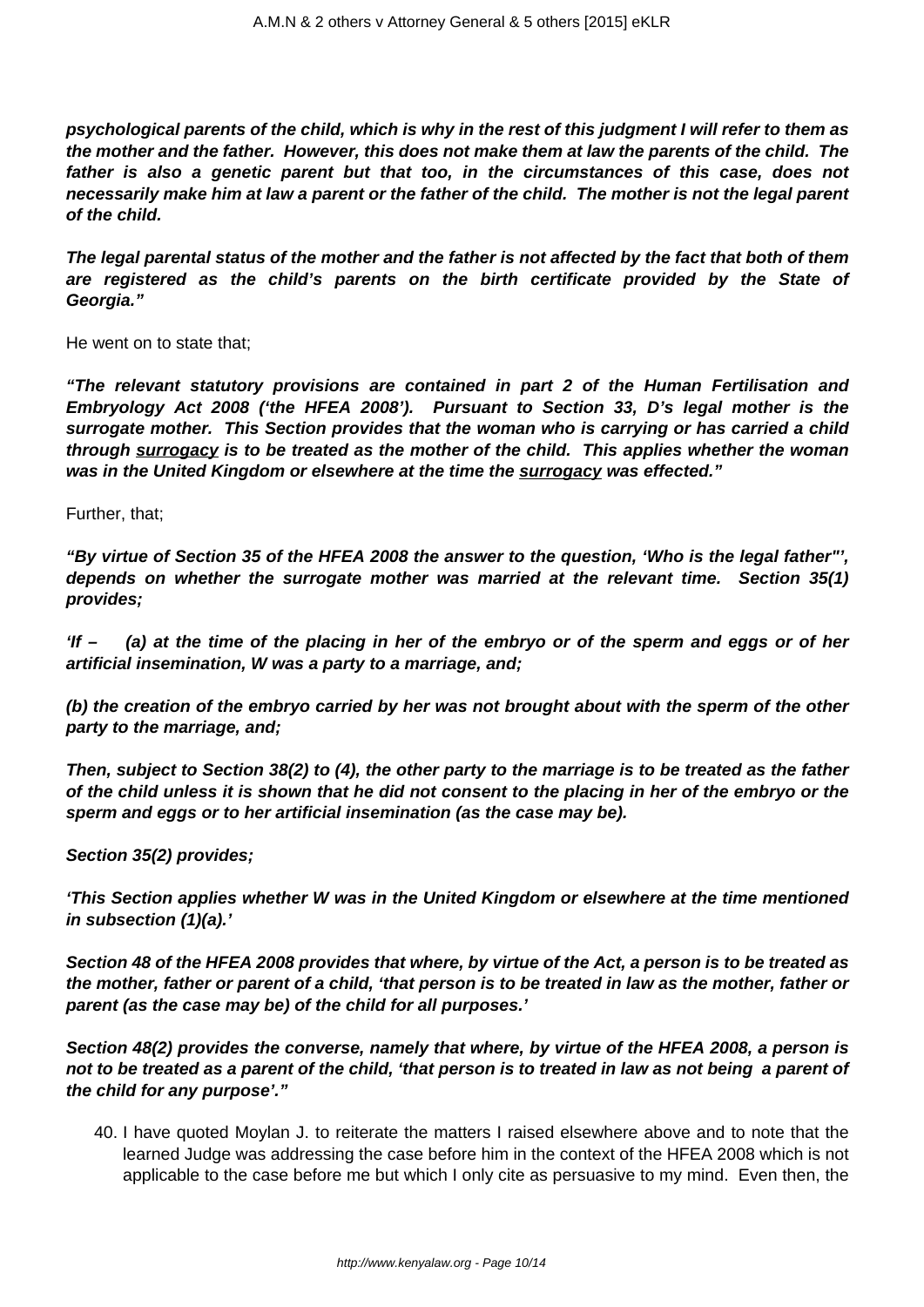principle of law raised in it is that in crafting an appropriate relief, there is need to confer upon X and Y legal parenthood by the most expeditious and inexpensive lawful process. Elsewhere above, while all the Petitioners and the  $4<sup>th</sup>$  Respondent have agreed that an adoption order is the only appropriate relief, the 1<sup>st</sup>, 2<sup>nd</sup> 5<sup>th</sup> and 6<sup>th</sup> have raised doubts about the efficacy of such an order because Y is actually genetically the father of the twins and so how can he adopt his own child" To my mind, that issue is not important because what matters as stated by Mrs. Justice Eleanor King in **JP & Anor vs SP & CP [2014] EWHC 595 (Fam)** at paragraphs 24 – 43 is how to confer "parental status/parental responsibility upon the mother." In that case, she toyed with a number of lawful options including;

- i. A Parental order
- ii. Adoption
- iii. Special guardianship order
- iv. Residence order

In making her decision she was guided by the following considerations;

- a. The need to provide the mother with security and recognition of her status,
- b. The need to regulate the use the surrogate mother may choose to put of her parental responsibility in circumstances where, whilst there is no immediate reason to believe she would act inappropriately, she is a close personal friend of the mother and continues to see the child.
- c. To achieve (i) and (ii) without jeopardising the father's role as legal father with parental responsibility.
- 41. The above considerations also apply to the case before me and I note that in his letter of 11<sup>th</sup> April 2013, the Attorney General stated as follows;

**"Legal parentage is a matter of law, and in questions of surrogacy, Kenyan law is silent. Consequently, this is an area for future development of public policy and law. In foreign jurisdictions where law recognizes surrogacy arrangements – and we reviewed the United Kingdom, Australia and the United States – the surrogate mother/host woman and her husband (where applicable) are considered the legal parents of any infants born to a surrogacy arrangement, until they transfer their legal rights to the intended parents/surrogate genetic couple. In those foreign jurisdictions, two main legal instruments are employed in the transfer of legal parentage: (i) parental orders or (ii) and adoption order. We note that the Kenyan legal system does not recognize the instrumentality of parental orders that would have been the tool most proximate in reflecting the reality in this case. In the event of a tussle, there is no specific direction for the present case under existing law.**

**Noting the absence of contention in this case, therefore, Kenyatta National Hospital may consider the surrogacy agreement, together with the surrogate host woman's no objection, as consent to enter the names of the intended genetic couple in the birth notification of twins born out of this arrangement, and subsequently in the birth certificate of the said twins. This would save all parties concerned time and money that would otherwise need to be expended over an adoptive process under the Children's Act."**

42. In his opinion therefore and contrary to submissions made before me, the Attorney General did not rule out adoption as an option open to the commissioning parents i.e. X and Y. Similarly, in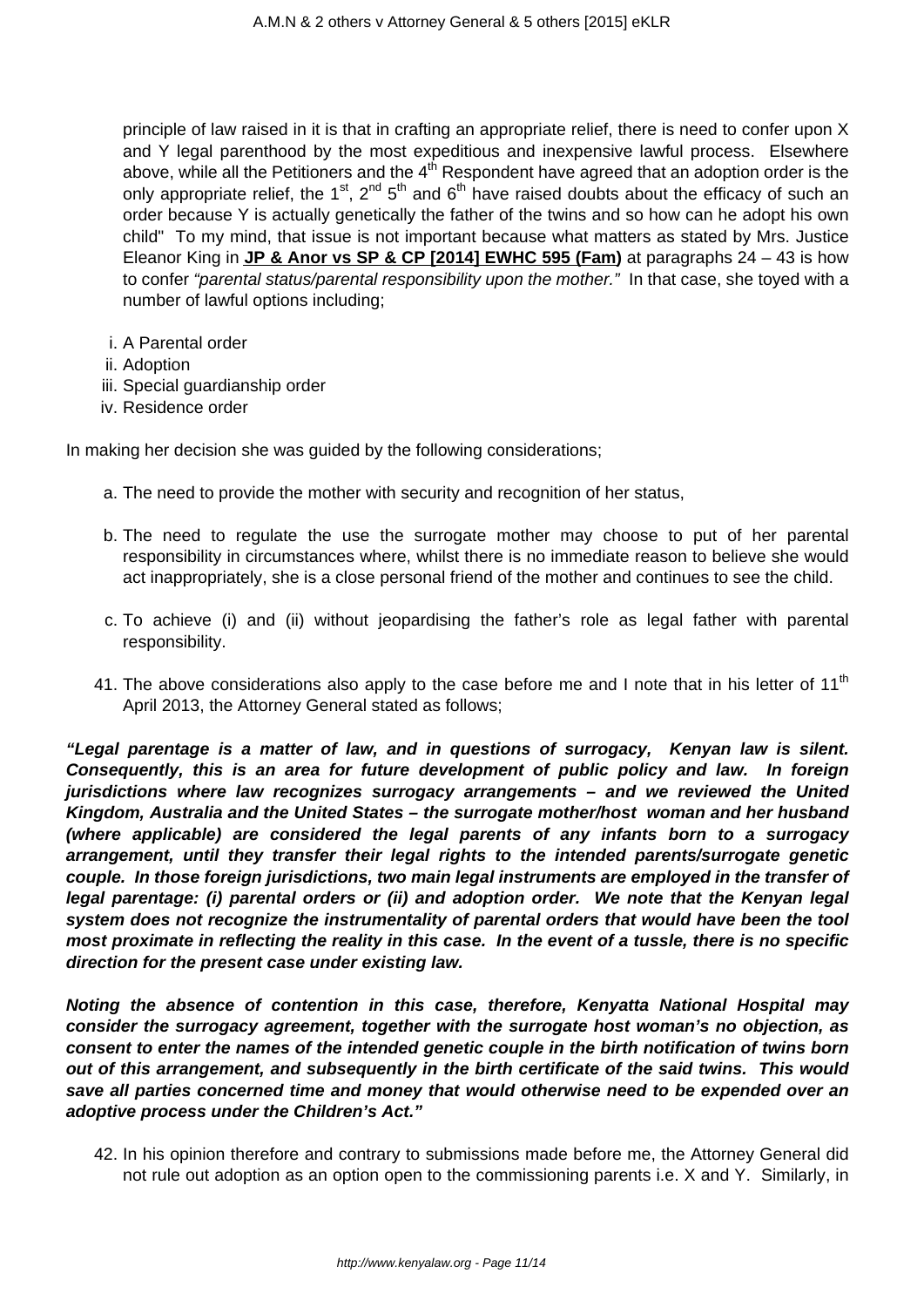the letter dated  $4<sup>th</sup>$  August 2014, the UK Passport Office stated that the options available to X and Y are;

**"Adoption under Article 23 of the 1993 Hague Convention on the Protection of children and Cooperation in Respect of the Inter-Country Adoption – certificates issued under The Hague Convention Article 23 are acceptable for passport services.**

**Registration as a British citizen – it is open to you to contract the United Kingdom Visa & Immigration service (UKV&I) with a view to registering the children as British citizens. You should contact UKV&I) via the website [www.gov.uk](http://www.gov.uk)"**

- 43. It would seem from the above therefore that the common option that seems agreeable to all parties and is actually the only one that I can see is available within out Legal regime, is adoption by X since Y is already a parent in fact and in law. I say so also in view of what Munby J. stated in **Re X (A child)** elsewhere above.
- 44. Since adoption is therefore the only relief that meets both the expectations of the law in Kenya and the UK, I should now return to the prayers in the Petition before I dispose of the matter.

# **Whether the Petitioners should be allowed to amend the Birth Certificates and Kenyan Passports of the Surrogate Children**

45. I have held that the birth certificates and the Kenyan Passports were issued in error and in contravention of the law (albeit in good faith) and both therefore ought to be amended to reflect the fact that while Y remains the biological father, Z should be recorded as the biological mother pending the finalization of the adoption process.

# **What guidance should the Court offer as to the parental status of surrogate children in consideration of the laws between Kenya and the United Kingdom"**

- 46. I have held that the surrogate mother is the legal mother and the genetic father is the legal father until a legal process is invoked to transfer legal parenthood to the mother. This position will remain until a statutory framework is created perhaps along the lines of the law in the U.K. because of our historical ties including in our laws.
- 47. In that regard, I note that the Attorney General recognized this lacunae in his letter of 11<sup>th</sup> April 2013 wherein he stated thus;

"**Noting advances in medical health, and the likelihood that surrogacy arrangements are likely to be witnessed on a more frequent basis in the years to some, there is merit in government initiating a deliberate process of public policy formulation on the question of surrogacy. It is therefore strongly recommended that a formal inter-agency and multi-stakeholder process be initiated by the Ministry of Health to consider the need for a formal policy, and possibly law, on surrogacy in Kenya. The stakeholders may need to consider the following key issues among others during that process;**

- **a. The need for a policy or legislation on surrogacy in Kenya;**
- **b. The advisability of the tool of parental orders in the transfer of legal parentage under surrogacy arrangements;**
- **c. Definition of key terminology in surrogacy transactions;**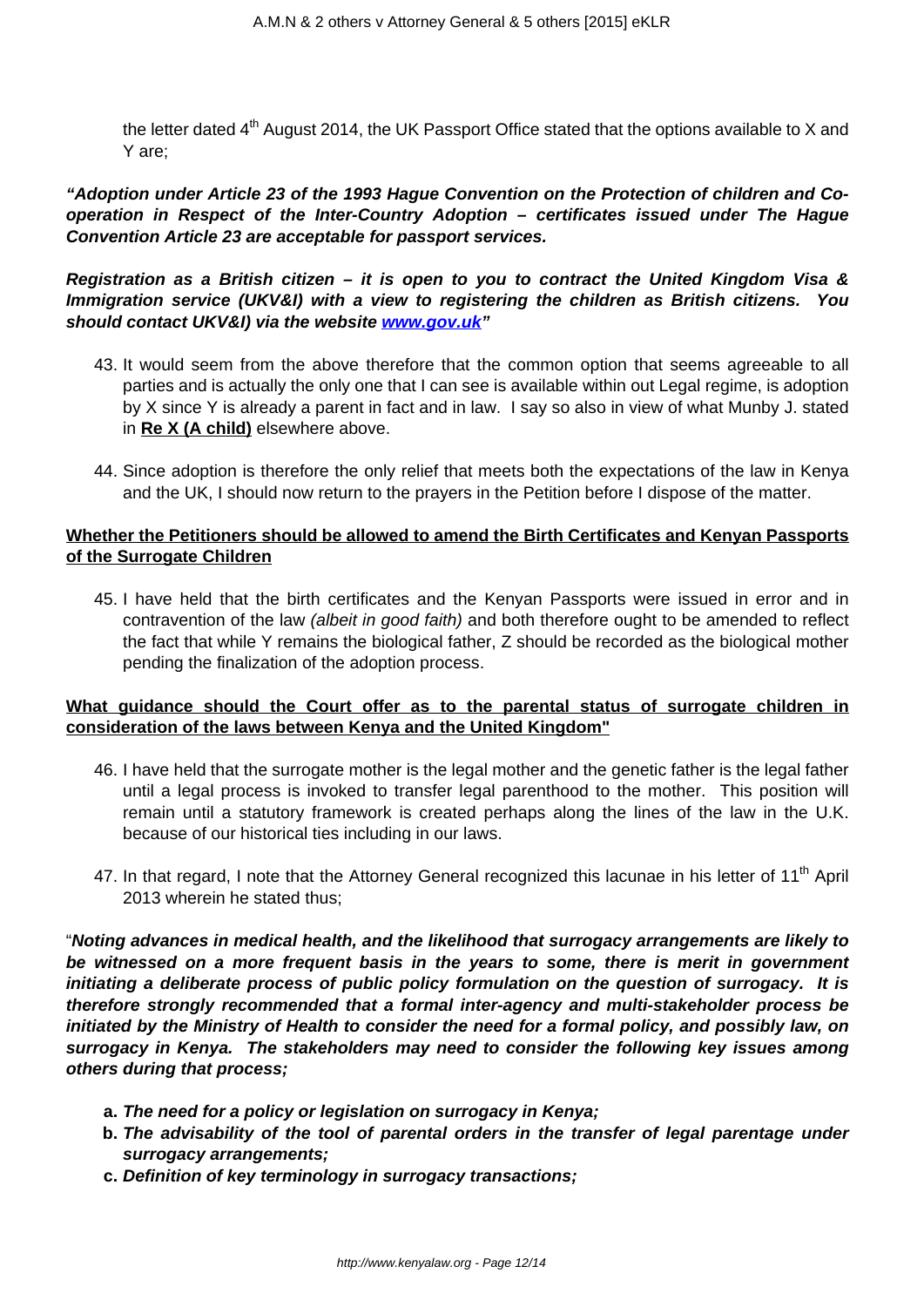- **d. Implications of a legal recognition of surrogacy in Kenya on all related laws and regulations;**
- **e. Constitutional implications arising from recognition of surrogacy, particularly in the case of same-sex couples in Kenya.**
- **f. Issues of advertising for surrogacy arrangements and involvement of third parties;**
- **g. The question of commercial versus altruistic surrogacy; and**
- **h. Implications of surrogacy on medical ethics."**
- 48. I note the above initiative and would only add that the matter requires urgent attention to save prospective parents the agony that X and Y have undergone.
- 49. The above finding would also address prayer 4 in the Petition. I say so because the only available procedure in Kenya today is adoption under the **Children's Act.** Such a procedure would also meet the expectations of the law in the UK and I have shown why.

### **Conclusion**

50. In **Du Toit & Anor vs Minister of Welfare and Population Development & Others 2003(2) SA 198 (CC),** Skweyiya J. stated as follows;

**"The institutions of marriage and family are important social pillars that provide for security, support and companionship between members of our society and play a pivotal role in the rearing of children. However, we must approach the issues in the present matter on the basis that family life as contemplated by the Constitution can be provided in different ways and means and that legal conceptions of what constitutes family life should change as social practices and traditions change."**

51. Further, in the ex-parte matter between **WH & Others (Supra)**, Tomlay and Kollapen JJ had this to say;

**"While there appears to be a growing international trend to provide an adequate legislative basis to deal with surrogacy, informal surrogacy has been in existence for a long time. Practiced as far back as the biblical era it is invariable shaped by the cultural, traditional and social norms of a given society. Family members of friends motivated by altruism would become surrogate mothers without any formalities being entered into and this practice probably continues without the oversight or the intervention of the State.**

**However there is also growing recognition that private and familiar relationships may not always provide the answer to parents who seek to have a child of their own resulting in both the recognition in some jurisdictions of formal surrogacy and the need to regulate it."**

- 52. I adopt all the above findings and would add that in Kenya, there is now no doubt that we require a law to regulate surrogate arrangements in order to protect all involved and affected parties including and most importantly, the children – See also **JLN & 2 Others vs Director of children [2014] eKLR** per Majanja, J.
- 53. The matter is at an end and the final orders to be made are that;
	- **i. The Petition dated is allowed in the following terms;**